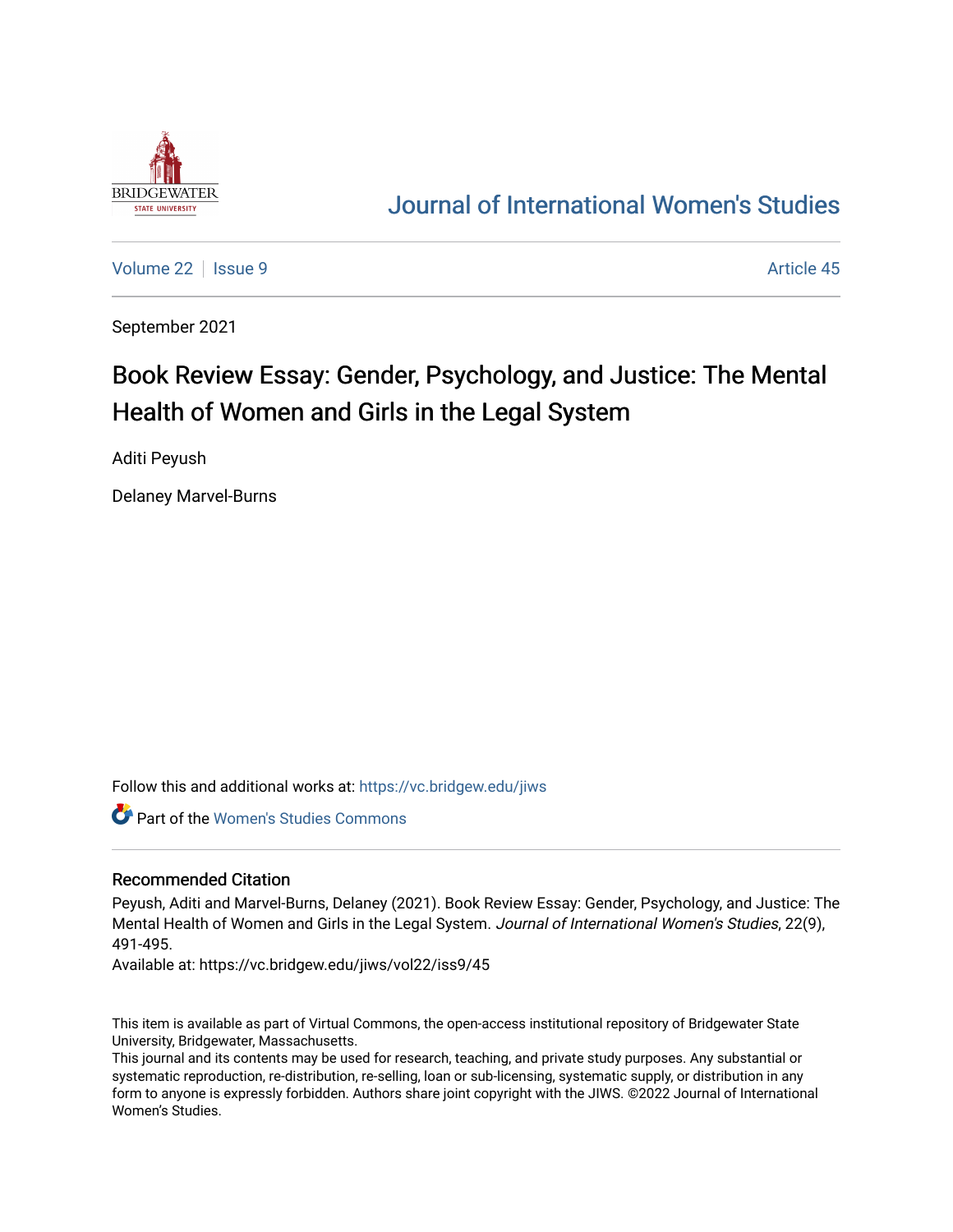Peyush and Marvel-Burns: Book Review Essay: Gender, Psychology, and Justice: The Mental Health of Women and Girls in the Legal System

This journal and its contents may be used for research, teaching and private study purposes. Any substantial or systematic reproduction, re-distribution, re-selling, loan or sub-licensing, systematic supply or distribution in any form to anyone is expressly forbidden. ©2021 Journal of International Women's Studies.

#### *Book Review Essay: Gender, Psychology, and Justice: The Mental Health of Women and Girls in the Legal System*<sup>[1](#page-1-0)</sup>

### Aditi Peyush<sup>[2](#page-1-1)</sup> and Delaney Marvel-Burns<sup>[3](#page-1-2)</sup>

*Gender, Psychology, and Justice*, provides a comprehensive review of the convergence of women, mental health, and the criminal justice system. The text is a testament that despite current conditions, there is *hope* for what can be, and through hard work and dedication, recommendations provided throughout the book can be successfully implemented. The book is comprised of chapters with contributions from different authors and is divided into two sections.

The first section of the book consists of six chapters. Chapter 1 addresses domestic violence (DV) or intimate partner violence, IPV, which includes physical, sexual, or psychological abuse committed by a former or current partner. Underlying motivations for DV or IPV are power, control, and domination over the victim. The Cycle Theory of Domestic Violence describes personal aggression as cyclical and fluctuating in intensity over time. Domestic violence can result in the victim experiencing post-traumatic stress disorder (PTSD), a subcategory of battered woman's syndrome (BWS). The chapter provides multicultural accounts of battered women where the women relay their experiences with DV, and the role culture plays in creating problematic outcomes as well as barriers. While the authors stress that the competency of battered women as parents is heavily scrutinized, they fail to acknowledge that men are not judged on such high standards of parenthood and that a change in mentality may be necessary to alleviate the psychological burden on battered women.

Though *Gender, Psychology, and Justice* focuses on the United States, the discussions have a wider application. Research shows that there is a high prevalence of intimate partner violence against women (IPVAW) in countries with high levels of gender equality, which has been termed as the "Nordic paradox" (Gracia et al., 2019). Addressing this in the literature would have provided a greater understanding of the universality of IPV. Chapter 2 does highlight that women are often revictimized as part of the legal system's protections, being forced to share traumatic experiences repeatedly in unsupportive settings. Further, sex trafficking is often underreported due to fear of retribution, exploitation, and social stigma. Survivors and incarcerated women experience complex trauma for which three treatment methods have been suggested: Cognitive Behavioral Therapy (CBT), Trauma-Focused CBT (TF-CBT), and a prolonged exposure treatment model. All

1

<span id="page-1-0"></span><sup>1</sup> Datchi, C. C., and Ancis, J. R. (Eds.). (2017). *Psychology and crime. Gender, psychology, and justice: The mental health of women and girls in the legal system.* New York City, New York: New York University Pres[s.](https://doi.org/10.18574/nyu/9781479819850.001.0001)

<span id="page-1-1"></span> $h^2$  Aditi Peyush is an alumna of Northeastern University in Boston, where she studied psychology and minored in economics. Peyush is currently pursuing her Master of Public Policy at the University of California at Los Angeles. She is interested in the intersection of policy and psychology, with a specific focus on behavioral economics. Email: [a.peyush@northeastern.edu](mailto:a.peyush@northeastern.edu)

<span id="page-1-2"></span><sup>&</sup>lt;sup>3</sup> Delaney Marvel-Burns is a student at Northeastern University pursuing a major in criminal justice and psychology as well as a minor in economics. Her interest in this field of study began in 2018 when she began working for a Public Defender in Baltimore City's Juvenile Justice Center.

Email: marvel-burns.d@northeastern.edu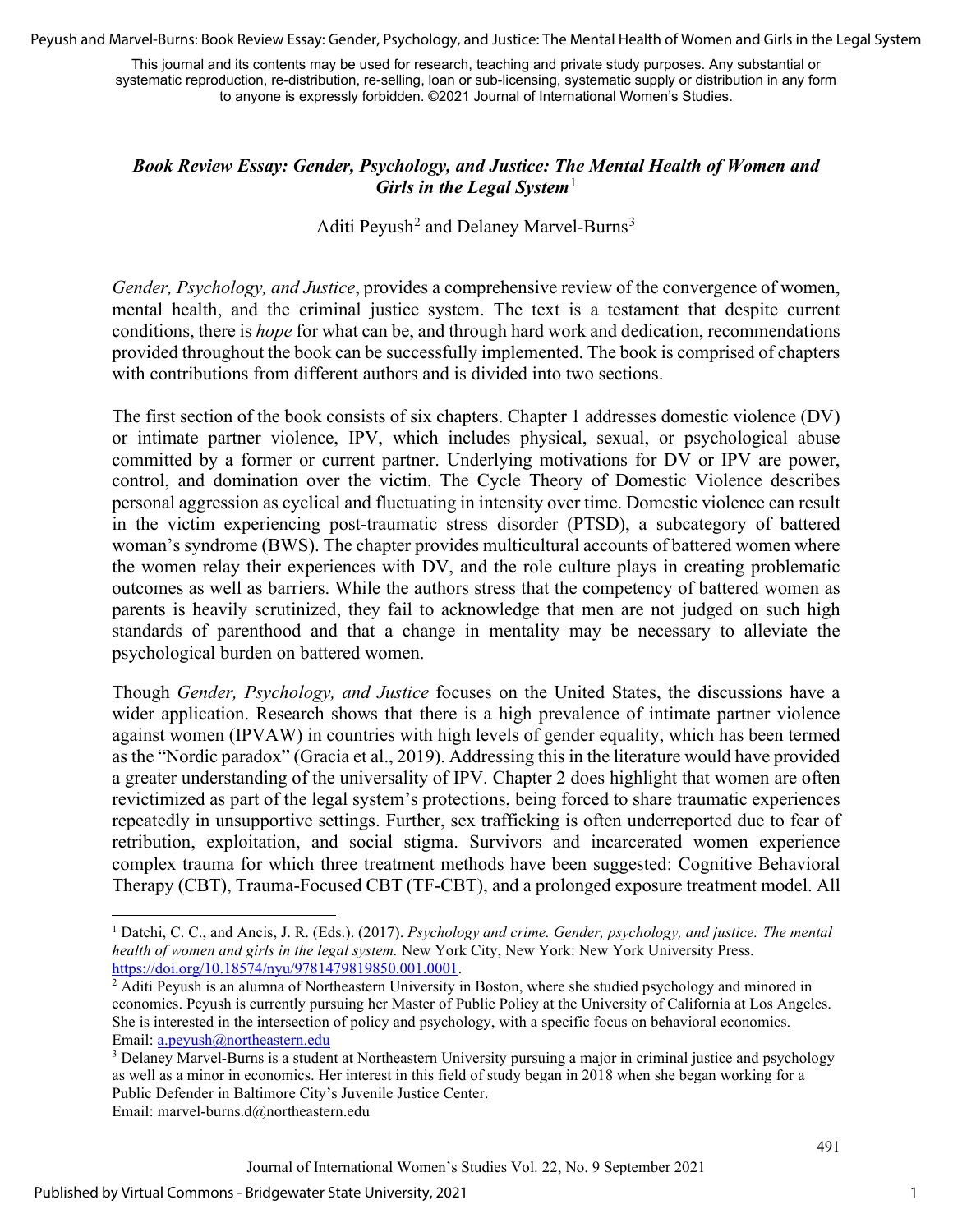aim to create coping mechanisms, intervene, and/or produce positive outcomes for individuals with PTSD; however, research on the effectiveness of prolonged exposure treatment in communitybased clinics is limited.

Chapter 3 provides an overview of sex trafficking, which refers to sex acts that involve force, fraud, abduction, deception, control, and coercion. The authors specifically note that even though an adult might agree to participate in a commercial sex act, there is no true voluntary consent if that decision is motivated by force, fraud, or coercion. Victims of sex trafficking are impacted on a physical, psychological, and behavioral level. Women and girls who are victims of sex trafficking enter the criminal justice system as criminals rather than victims – differential treatment that contributes to their existing psychological impact.

In chapter 4, the authors highlight drug treatment courts (DTC) as a response to the problem of drug addiction. DTC combines the practices of psychology and criminal justice into a hybrid practice to address mental health needs and criminogenic risks; the effectiveness of DTC remains ambiguous. In the discussion presented, women emphasize the role of agency and autonomy with regard to their sobriety and progress in the DTC. In this chapter, the authors note that women face a dual form of marginalization: their drug use and criminal behavior defy both the law and gender norms. Highlighted is that compared to men, women biologically have a greater vulnerability to drugs; the link between trauma and addiction is crucial to understanding this vulnerability.

Prisons provide limited forms of mental and physical healthcare, substance use and treatment resources, and social support. These conditions lead to reentry and help explain what has been coined "the revolving door of prisons." In chapter 5, the authors address how the pervasiveness of alcohol and illicit drug use in rural communities is implicated in recidivism, as well as the effects of rurality on women's ability to fulfill reentry needs. These structural inequalities may cloud the judgment of mental health professionals, casting women as irresponsible, helplessly victimized, and dependent on social welfare.

The juvenile justice system is defined as a "zone of social abandonment" or a place where marginalized groups are further disenfranchised. In the sixth and final chapter of the first section of the book, the authors examine how the juvenile justice system can increase the vulnerability of girls to harm. The authors also introduce their course, Mentoring and Adolescent Development, offered at the College of Staten Island at CUNY.

The second part of the book sheds light on the shortcomings and needs of justice-involved women by examining smaller samples of the female population. The seventh chapter elucidates the discrimination, maltreatment, and institutionalized transphobia that is instilled within the criminal justice system. Currently, there is a lack of awareness surrounding transgender issues, transgenderaffirming environments, and an absence of inclusivity and cultural competence. All of the recommendations created address these issues and are in congruence with the APA's Guidelines for Psychological Practice with Transgender Nonconforming People.

In chapter 8, the authors, Irvine, Canfield, and Roa, stress the importance of utilizing an intersectional lens when developing gender youth programming. Lesbian, Bisexual, Questioning, Gender-Nonconforming, and Transgender (LBQ/GNCT) adolescents are overrepresented in juvenile justice centers as there is a higher chance that they have been suspended, expelled,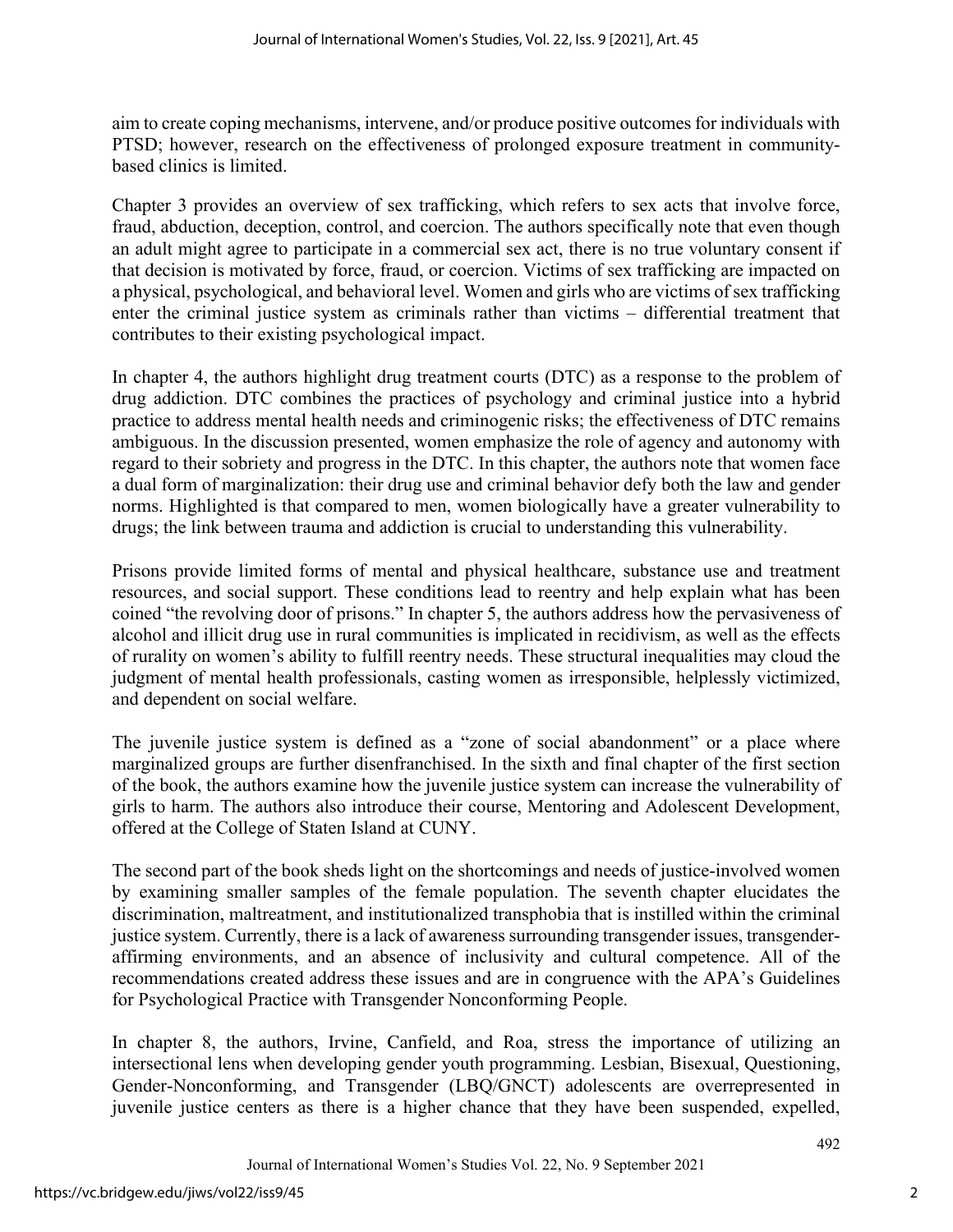removed from their homes, abused, or homeless compared to straight and cisgender girls. The authors suggest that collecting further data about sexual orientation, gender identity, and expression (SOGIE), developing anti-discrimination policies, and providing training will improve risk and needs assessments while closing the gap between LBQ/GNCT and the general population's incarceration rates. Following the 2017 publication of *Gender, Psychology, and Justice*, there has yet to be any further research regarding SOGIE data. This step is imperative as more data can provide policymakers with the information necessary to dismantle antidiscrimination policies while also establishing needs and risk assessments that incorporate and highlight common trends within the LBQ/GNCT community.

In chapter 9, the cyclical reentry of incarcerated women reveals the need for intersectional approaches when researching links between justice-involved women and their experiences, particularly when comparing them to men. There is also an emphasis on facilitating culturally sensitive and affirming practices for girls and women. The authors encourage practitioners to consider the broader socio-political context of girls and women in order to establish successful, gender-specific interventions. A 2019 report written by the Prison Policy Initiative and the ACLU's Campaign for Smart Justice highlights female incarceration rates, which in recent decades has increased to twice the rate of males. Further, the authors address how avoiding pre-trial incarceration is an issue relatively unique to women. This report extends the material in chapter 9 and illustrates the realities of women involved in the justice system; it also highlights cyclical reentry as an evident issue (Kajstrura, 2019).

Anna O'Leary, the author of chapter 10, addresses how migrants are often stripped of their humanity via derogatory labels, and this facilitates microaggressions as well as unjust and overly harsh treatment by those in power. Conducting multilateral, collaborative research on immigration and mental health outcomes while evaluating current social support resources and creating interdisciplinary research partnerships are suggested as interventions to develop cultural and gender-sensitive interventions for migrants.

From the men's perspective of women within the criminal justice system, there are two core theories: gender-role socialization and gender role strains (GRS). Both describe how socially defined notions of gender-appropriate attitudes/behaviors as well as internalized sexism can result from rigid, restrictive gender roles. While chapter 11 does not provide specific recommendations, the authors define three forms of sexism (hostile, benevolent, and ambivalent), and identify areas where research is currently lacking.

Various research methods were employed in the writing of *Gender, Psychology, and Justice* to highlight the impact of gender, race, and class on legal decisions as well as interventions in drug court, family court, law enforcement, community corrections, and detention facilities. For example, within part two, multiple versions of research are referenced and utilized as each author took their own approach. Chapter 7 begins with a case study regarding Denise, a young, Latina transgender (MTF) woman. Her story evokes a sense of empathy that would otherwise be limited via statistical, cold data. In chapter 8, the authors reference survey data as well as provide three case studies of LBQ/GNCT girls within the juvenile justice system.

Across the book, literature reviews and empirical data are utilized in order to demonstrate the importance of an intersectional lens, and why it must be developed within mental and behavioral health services. Beyond the critical reviews utilized in chapter 9 regarding cyclical links, chapter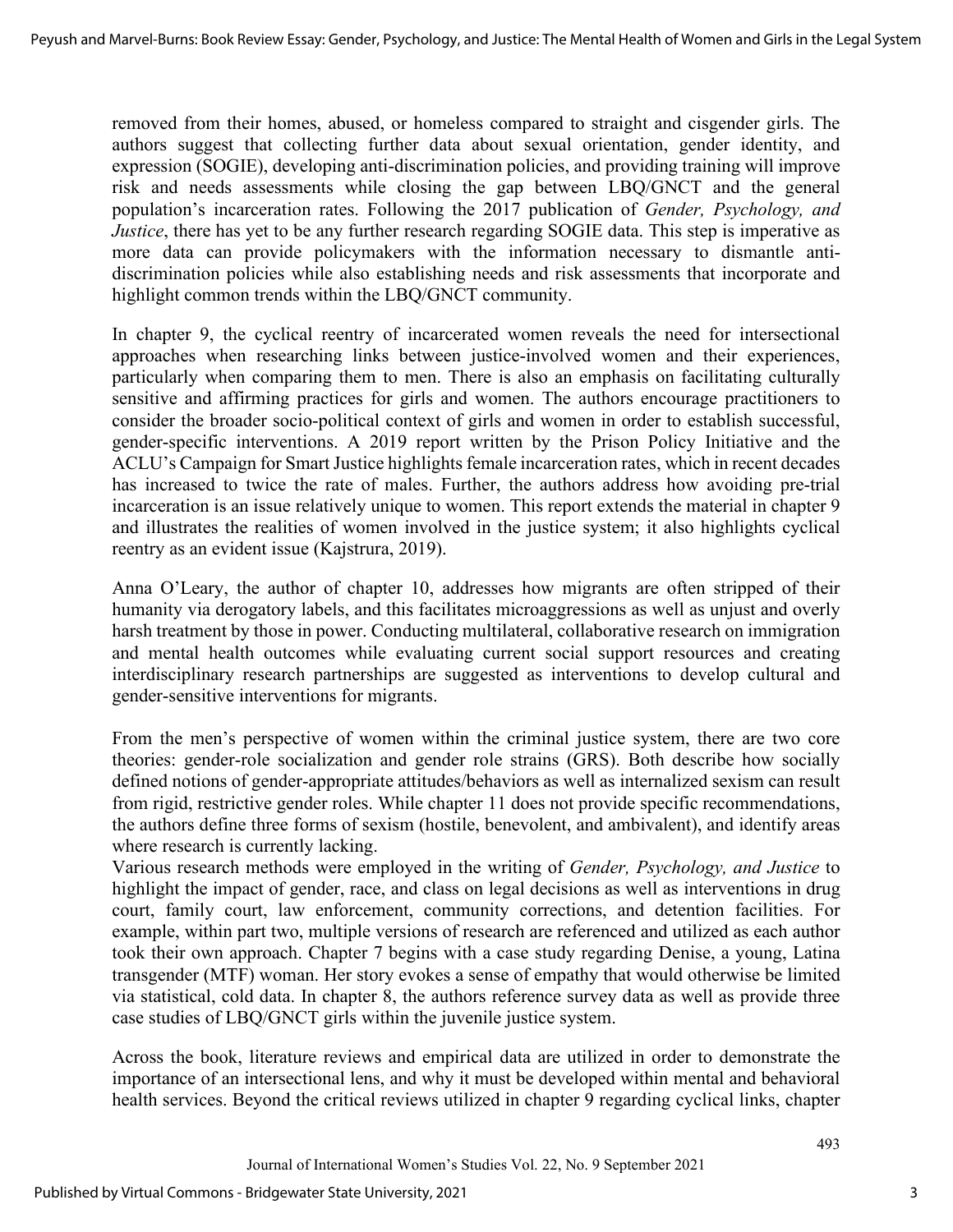10 references a research project completed in 2007 that reports the experiences of recently deported Mexican immigrant women. The utilization of (line) graphs and (pie) charts provide memorable visualizations while content analysis of interviews with said women illustrate the poor conditions many deported immigrants encountered.

*Gender, Psychology, and Justice* provides a comprehensive guide to the intersection of the three headlined topics, inclusive of research, explanations, and further recommendations. The use of multiple and different authors, all of whom were experts in their corresponding topics, provided an array of passionately written, detailed work. By providing insight on institutionalized issues regarding women and girls as well as viable solutions to these problems, specific populations that are generally overlooked within society are given the attention they have been deprived of.

Further research is needed in all areas of women involved in the justice system; however, there is a vital need for existing empirical evidence to be accessible and applicable. Although the authors strongly believe research is needed to inform the development of successful assessment and treatment programs, few research papers surpassing the publication of this book (2017), have been found and/or are accessible. Evidently, more research, funding, and effort at all levels of government is required to achieve the goals that this book outlines. The book offers a strong foundation for those interested in making further and albeit needed contributions to this area of study.